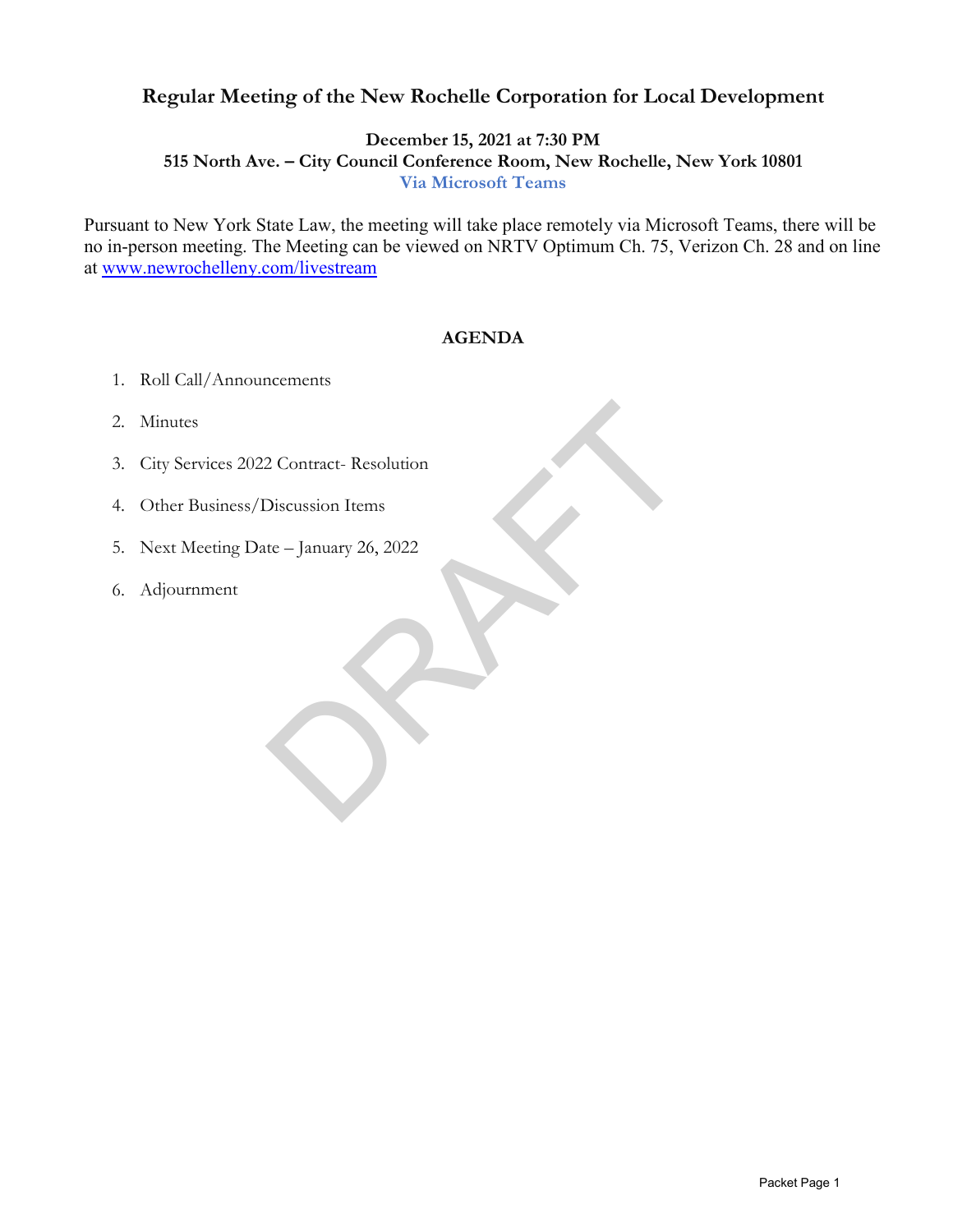**Minutes Summary of the Regular Meeting of the New Rochelle Corporation for Local Development (CLD)** held on Wednesday, October 27, 2021 in City Council Chambers, 515 North Avenue, New Rochelle, New York

| Present:      | Charles B. Strome, III, Chair<br>Ivar Hyden, Vice Chair<br>Howard Greenberg, Secretary<br>Jordanna Davis, Member<br>Felim O'Malley, Member                                                                                                                                                                                                                                    |
|---------------|-------------------------------------------------------------------------------------------------------------------------------------------------------------------------------------------------------------------------------------------------------------------------------------------------------------------------------------------------------------------------------|
| Absent:       | Robert Balachandran, Treasurer<br>Amy Moselhi, Member                                                                                                                                                                                                                                                                                                                         |
| Also Present: | Kathleen Gill, Chief of Staff, Interim Commissioner of Development<br>Adam Salgado, CLD Executive Director, Dpty. Commiss. for Econ. Dev.<br>Lisa Davis, Economic Development / CLD Manager<br>Jorge Ventura-Ovalles, Senior Real Estate Development Manager<br>Darius Chafizedah, Esq., CLD Transaction Counsel, Harris Beach<br>Kevin Gremse, NDC, CLD Financial Consultant |

**CLD Meeting was called to order by the Chairman, Mr. Strome. Roll Call was taken.** 

#### **Announcements:** None.

**Minutes:** A motion was made by Mr. Strome and seconded by Mr. Hyden a to approve the September 2021 Minutes; and was unanimously approved.

### **Kingdom Community Consultants – Resolution**

Mr. Salgado stated that the resolution before the Board is to ratify an agreement with Kingdom Community Consultants LLC, doing business as the Booker T. Washington Vocational Institute, for the purpose of providing an additional program of vocational training for African American Youth in the City of New Rochelle. The cost not-to-exceed \$100,000 is available by amending the CLD 2021 budget to move that amount from the Marketing line item to the Job Training line item.

The Board provided question and comment.

A motion to approve was made by Mr. Strome and seconded by Mr. Hyden. All in favor, the motion passed.

#### **Soccermania - Resolution**

Mr. Salgado introduced a resolution to authorize the CLD's sponsorship of the inaugural Soccermania event in the City of New Rochelle and the expenditure of up to \$15,000 toward the payment of the cost of such sponsorship. This event will celebrate the youth of New Rochelle and all proceeds will go directly to the Club's Teen College Prep Program which prepares youth for post-secondary education including assistance with college applications, FAFSA, college essays, and SAT Prep. This amount is available in the Marketing line item of the CLD budget. many characterized method, but Transaction Counsel, Harris Beach<br>
Darius Charizedah, Esq., CLD Transaction Counsel, Harris Beach<br>
Kevin Gremse, NDC, CLD Financial Consultant<br>
Red to order by the Chairman, Mr. Strome. Roll

The Board provided question and comment.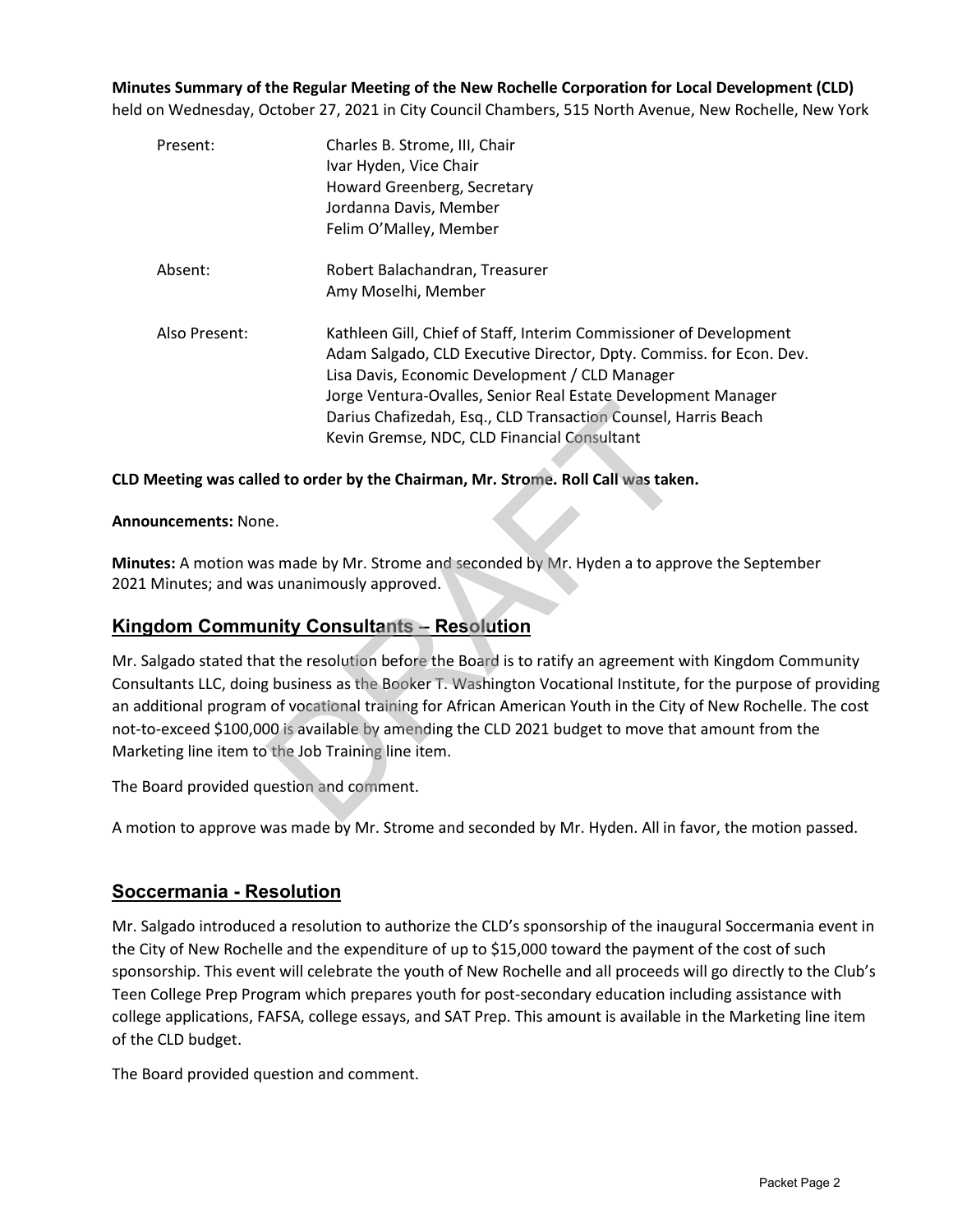A motion to approve was made by Mr. O'Malley and seconded by Mr. Greenberg. With all votes in favor, the motion passed.

## **2022 CLD Budget Adoption**

Mr. Salgado stated that the proposed 2022 CLD budget has been circulated to the Board and is located on page 35 of the CLD Agenda packet for reference. This item also includes the budget projections through year 2025.

The 2022 Budget as proposed was reviewed and agreed upon by the CLD Finance Subcommittee. In addition to ensuring that current contractual obligations will be funded through 2022, the Proposed 2022 Budget includes new funding for a Labor and ESG consultant, as well as job and vocational training among other initiatives.

CLD budgeting was modified earlier this year at the advice of the auditor to incorporate accounting for revenue and expenses related to bonds.

The Board provided question and comment.

A motion to approve was made by Mr. Strome and seconded by Mr. Hyden. With six votes in favor, the motion passed. related to bonds.<br>
vas made by Mr. Strome and seconded by Mr. Hyden. With six votes in favor, the m<br>
stay, November 17, 2021<br>
renderg made a motion to adjourn the meeting, seconded by Mr. Strome.<br>
passed.<br>
Packet Page 3

**New Business/Discussion:** 

None

**Next Meeting:** Wednesday, November 17, 2021

**Adjournment**: Mr. Greenberg made a motion to adjourn the meeting, seconded by Mr. Strome. All in favor, the motion passed.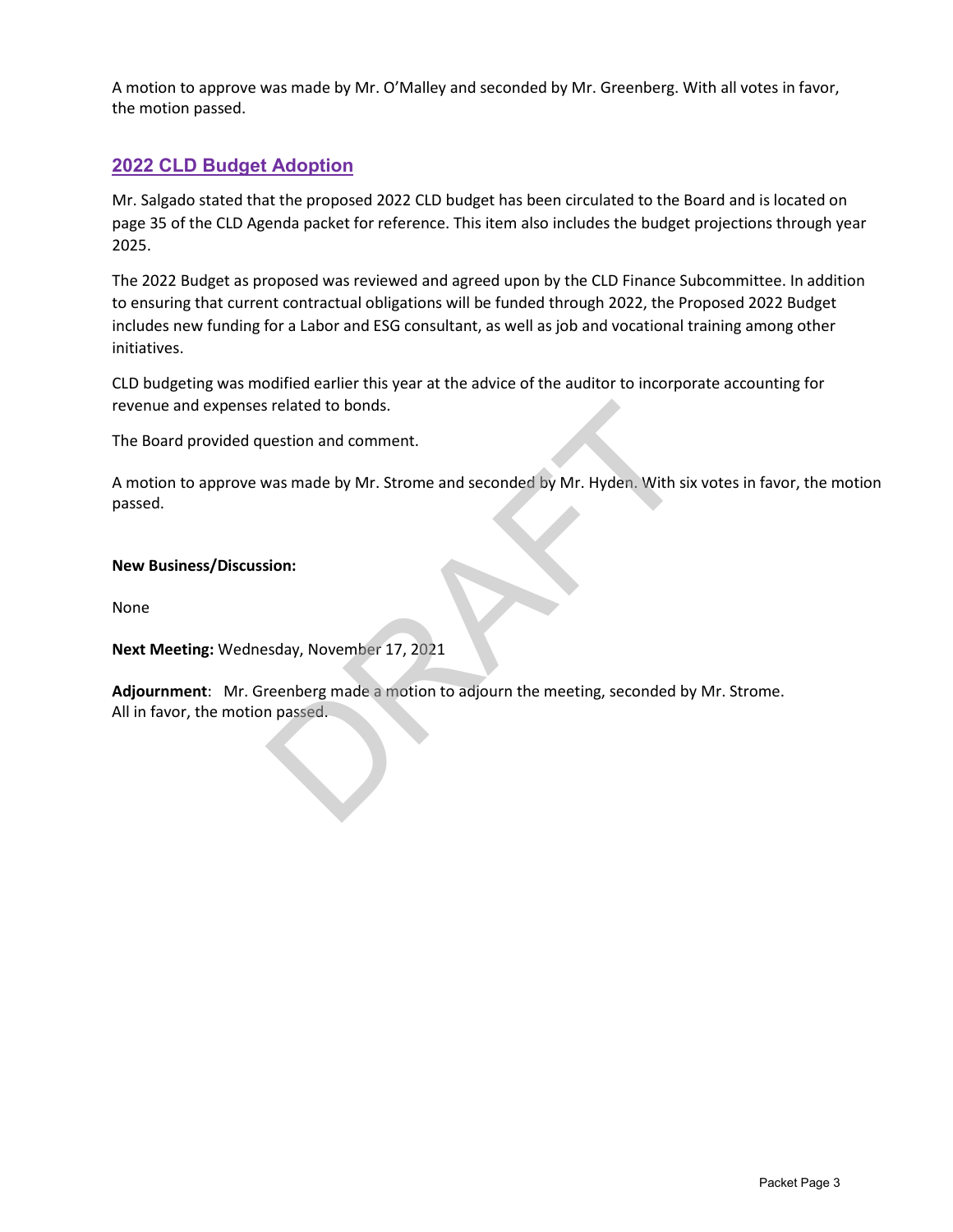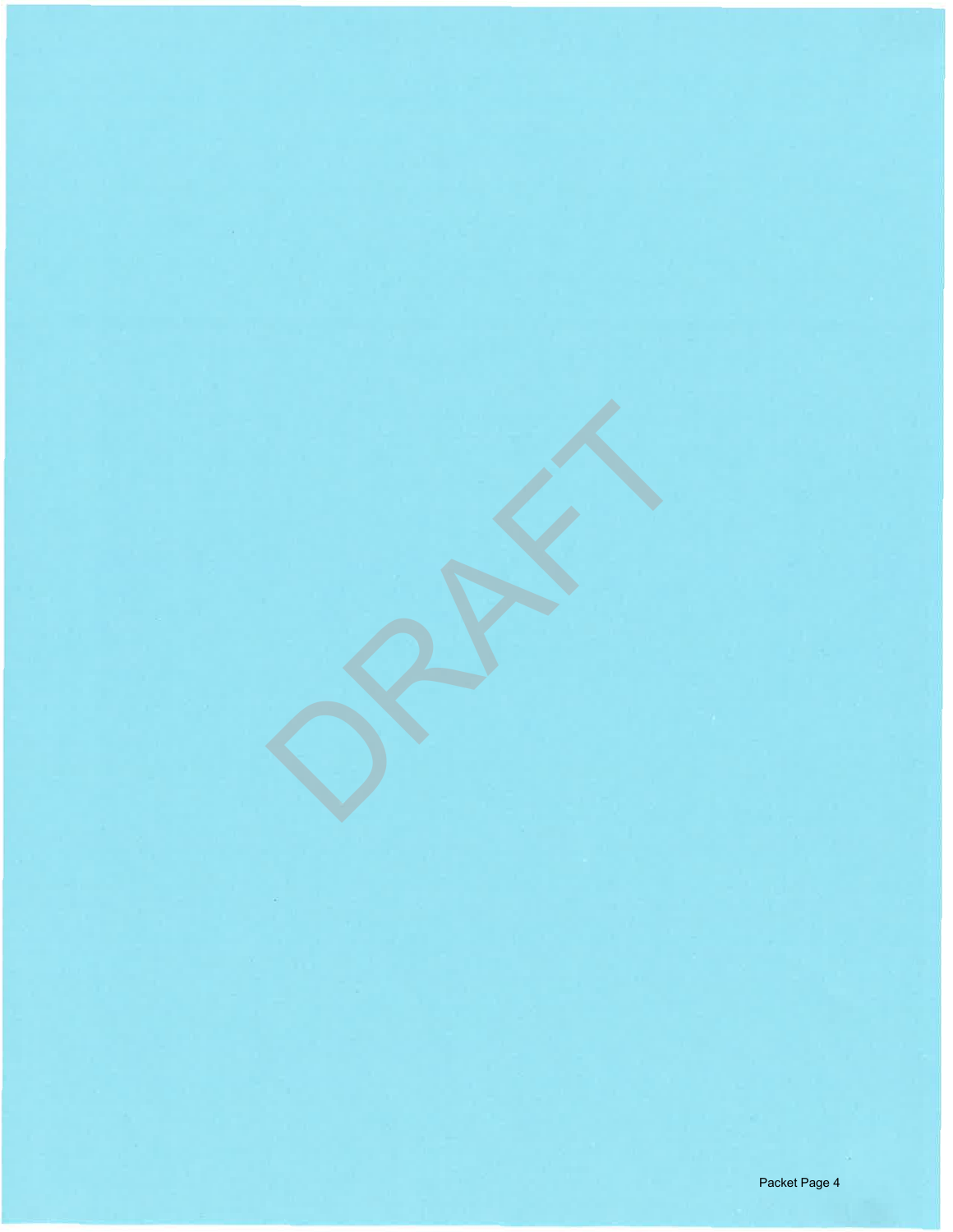At a meeting of the board of directors of the City of New Rochelle Corporation for Local Development (the "Corporation"), held at City Hall, 515 North Avenue, New Rochelle, New York on the 15<sup>th</sup> day of December, 2021, the following directors of the Corporation were:

Present:

Absent:

Also Present:

After the meeting had been duly called to order, the Chair announced that among the purposes of the meeting was to consider and take action on certain matters pertaining to a proposed contract with the City of New Rochelle to provide services and facilities to the Corporation. Frankel Backet Page 5 Packet Page 5 Packet Page 6<br>
Report and take action on certain matters pertaining to a proposed contract with<br>
provide services and facilities to the Corporation.<br>
The Corporation countries we reconde

The following resolution was duly moved by , seconded by \_\_\_\_\_\_\_\_\_\_\_\_\_\_\_\_\_\_\_\_, discussed and adopted with the following members voting:

Voting Aye Voting Nay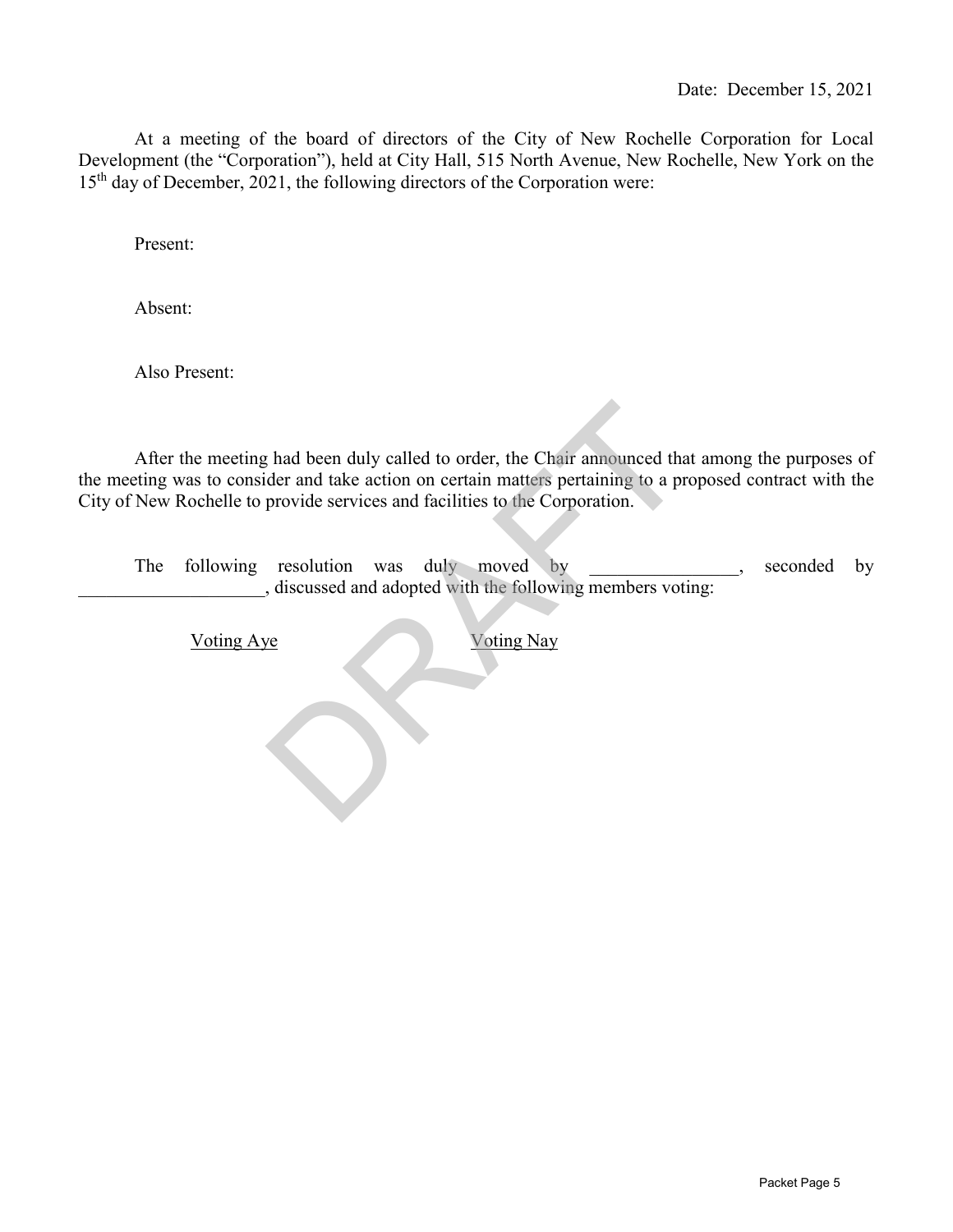#### RESOLUTION OF THE CITY OF NEW ROCHELLE CORPORATION FOR LOCAL DEVELOPMENT APPROVING A CONTRACT BETWEEN THE CORPORATION AND THE CITY OF NEW ROCHELLE

WHEREAS, the City Council of the City of New Rochelle (the "City") has heretofore approved the formation of the Corporation as a local development corporation for the benefit of the City in accordance with Section 1411 of the Not-for-Profit Corporation Law of the State of New York (the "N-PCL"); and

WHEREAS, the City is the sole member of the Corporation; and

WHEREAS, the lawful public or quasi-public objectives of the Corporation are the following: the training of community residents in the development of their business skills; the reduction of unemployment; the promotion of maximum employment by bettering and maintaining job opportunities; the stimulation of the economic growth of the City; and

WHEREAS, the City wishes to facilitate the economic development efforts of the Corporation on behalf of the City and to promote the coordination of such efforts with the City's Department of Development; and

WHEREAS, the City and the Corporation wish to continue existing arrangements for the City to provide certain administrative and other services to Corporation, and facilities and equipment for the transaction of the Corporation's business, and for the City to be compensated therefore; and

WHEREAS, the Corporation has heretofore entered into a contract with the City, dated as of February 17, 2016 (the "City Contract") for the provision of administrative and program services by the City to the Corporation; and

WHEREAS, the Corporation is desirous of extending the term of the City Contract for a period of one (1) year; and

NOW, THEREFORE, BE IT RESOLVED by the Corporation as follows:

Section 1. The term of the City Contract is hereby extended for a period of one (1) year, commencing January 1, 2022 and continuing to and including December 31, 2022.

Section 2. In consideration of the City's performance of its obligations under the City Contract as amended pursuant to this resolution, the Corporation agrees to pay to the City an annual amount not to exceed Fifty Thousand and NO/100 Dollars (\$50,000.00), payable in semi-annual installments.

Section 3. The Chair or the Executive Director are hereby authorized, on behalf of the Agency, to execute and deliver an instrument evidencing the extension to the City Contract, in final form satisfactory to the Chair or the Executive Director upon the advice of counsel, and such other related documents as may be, in the judgment of the Chair, the Executive Director and counsel, necessary or appropriate to effect the transactions contemplated by this resolution. The execution thereof by the Chair or the Executive Director shall constitute conclusive evidence of such approval. City wishes to facilitate the comomic development efforts of the Corporatio<br>to promote the coordination of such efforts with the City's Departmer<br>critive and other sevices to Corporation, and facilities and gauginment for

Section 4. The officers, employees and agents of the Corporation are hereby authorized and directed for and in the name and on behalf of the Corporation to do all acts and things required or provided for by the provisions of the City Contract, as amended pursuant to Amendment No. 5 thereto,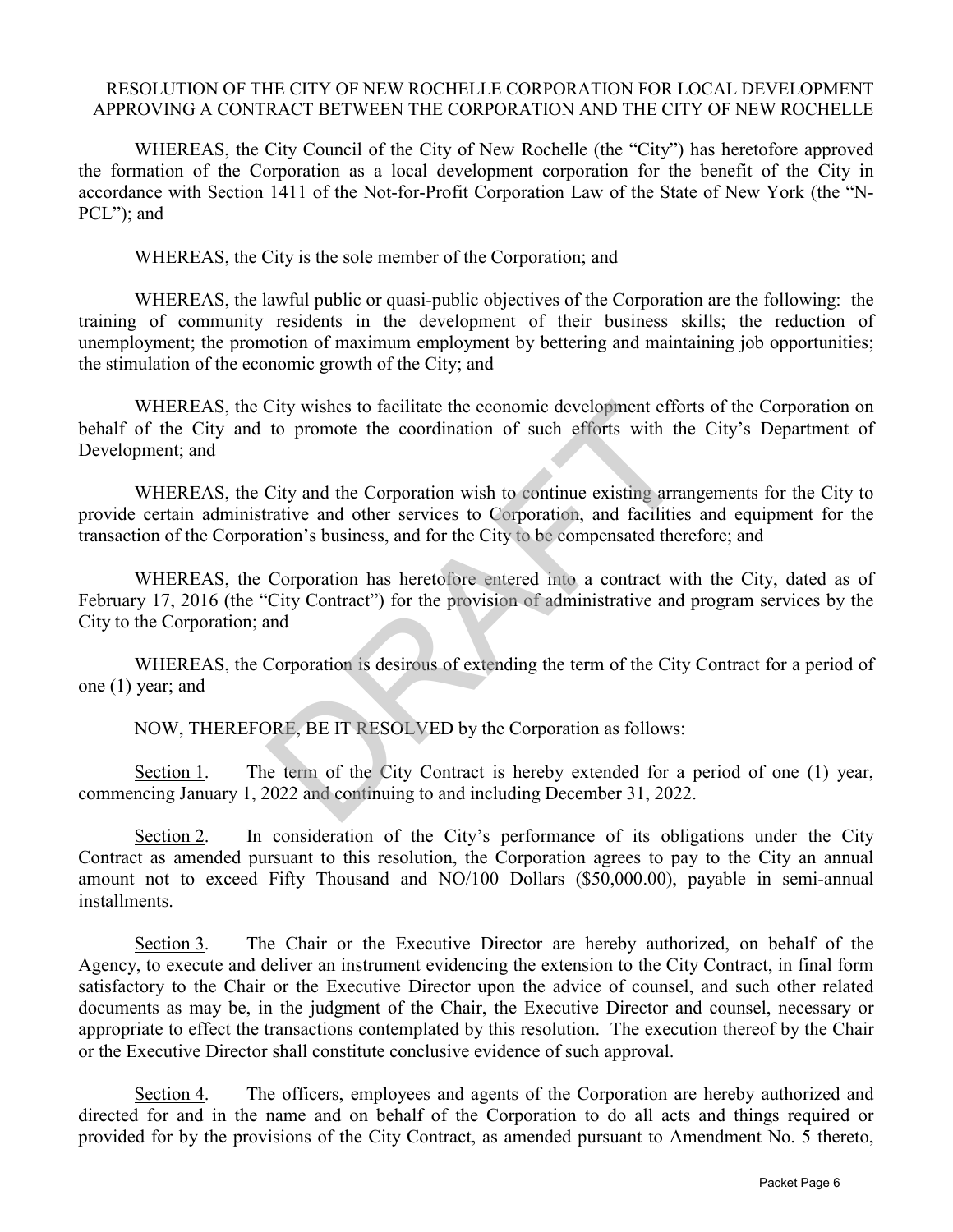and to execute and deliver all such additional certificates, instruments and documents, pay all such fees, charges and expenses and to do all such further acts and things as may be necessary or, in the opinion of the officer, employee or agent acting, desirable and proper to effect the purposes of the foregoing resolution and to cause compliance by the Corporation with all of the terms, covenants and provisions of the City Contract, as amended pursuant to Amendment No. 5 thereto, binding upon the Corporation.

Section 5. Any acts of the Chair or the Executive Director or of any person or persons designated and authorized to act by the Chair or the Executive Director on behalf of the Corporation, including, without limitation, any payments heretofore made to the City under the City Contract, which acts would have been authorized by the foregoing resolutions except that such acts were taken prior to the adoption of those resolutions are hereby severally ratified, confirmed, approved and adopted as acts in the name of and on behalf of the Corporation.

Section 6. This resolution shall take effect immediately.